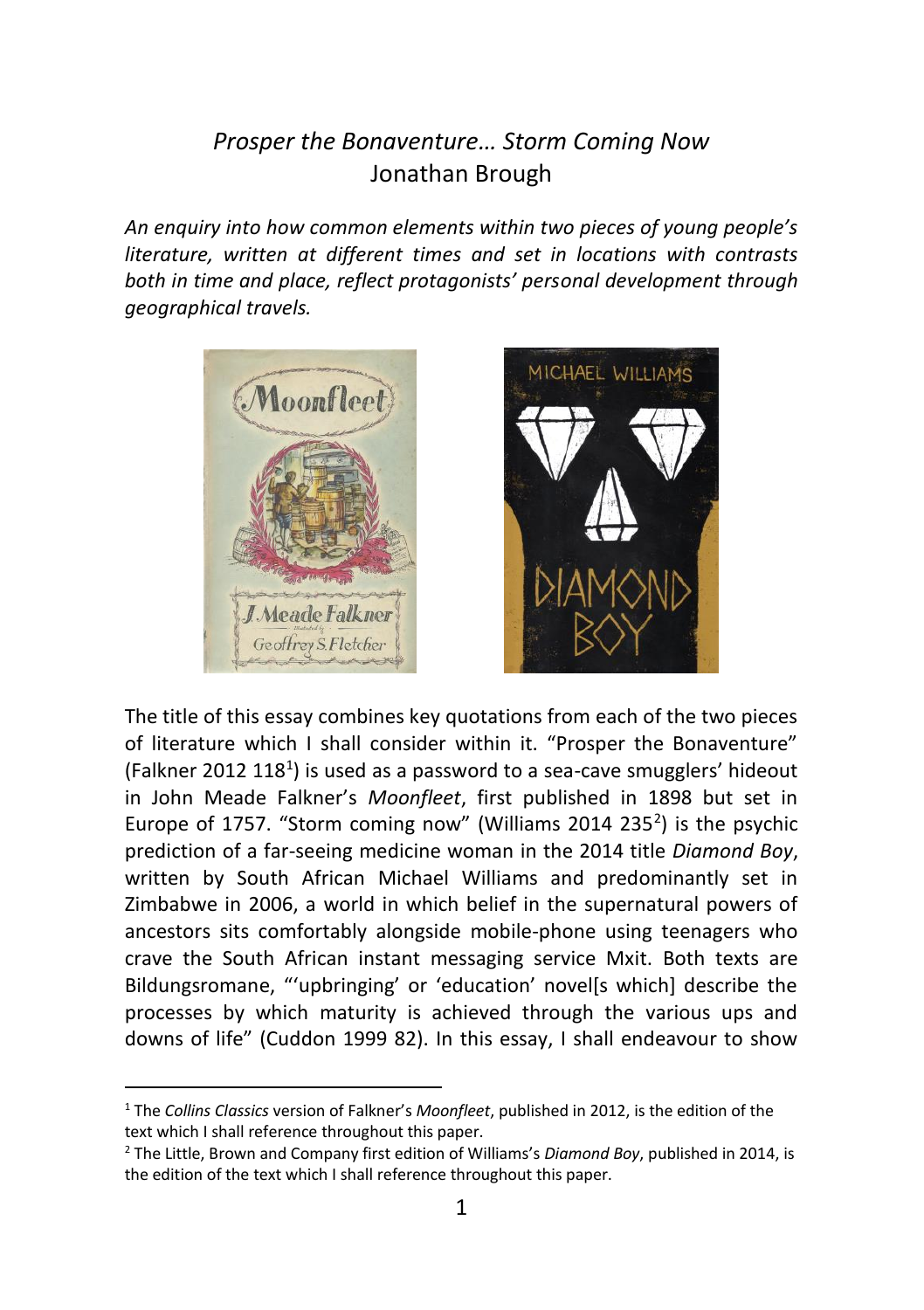how the protagonists' developing sense of maturity and "manhood" (for "the geographical fantasy belongs to the man" (Phillips 1997 5) and consigns female characters to the background as ultimate and "rather shadowy" (Herbert 1984 39) rewards or prizes,) first rejects preconceived notions of boyhood in favour of a gung-ho, materialistic spirit of conquest and discovery: "when you have nothing, I suppose a journey promises everything" (Williams 2014 2). However, I shall then argue that the process does not stop during the travels themselves, when the main character in each text "abandons himself to chance, sailing in unchartered seas in a quest for gold and power" (Phillips 1997 8) but, rather, there is a subsequent development into a rejection of newly- discovered tokens of material wealth in favour of something much more metaphysical and spiritual: "The central conflict in nearly every Bildungsroman is personal in origin; the problem lies with the hero himself" (Buckley 1974 22). The title of the paper, therefore, reflects this development: "Prosper the Bonaventure" is the product of an optimistic appetite to reject the mundane in favour of travel, discovery, escapade, mercenary advantage and manly derring-do, whilst "Storm coming now" cautions, quite literally, that all will not be plain sailing; the waters are choppy ahead and calmer seas will prove something to be desired.

Despite being written 116 years apart, and with a gap in historical setting of around 250 years, there are many remarkable similarities between *Moonfleet* and *Diamond Boy*. Both novels involve travels of in excess of a thousand kilometres, both are concerned with the covert act of smuggling as a gesture of rebellion against an unjust controlling tyranny, both draw upon symbolic representation of life's opportunities through the shape of the letter **Y,** and both take the form of an ultimate quest to be reunited with a character named Grace, representative and suggestive of the ultimate goal of a peaceful state of mind, tranquillity and resolution. It is, therefore, quite remarkable that the author of the 2014 work has never read the earlier novel - "I confess to not knowing Falkner's *Moonfleet* nor having heard of this writer."<sup>3</sup> claims Williams, and by comparing and contrasting the two works I shall attempt to show in this paper that the marked similarities between the narratives highlight the key elements of

-

<sup>3</sup> Email correspondence from Michael Williams to Jonathan Brough, 12 January 2015.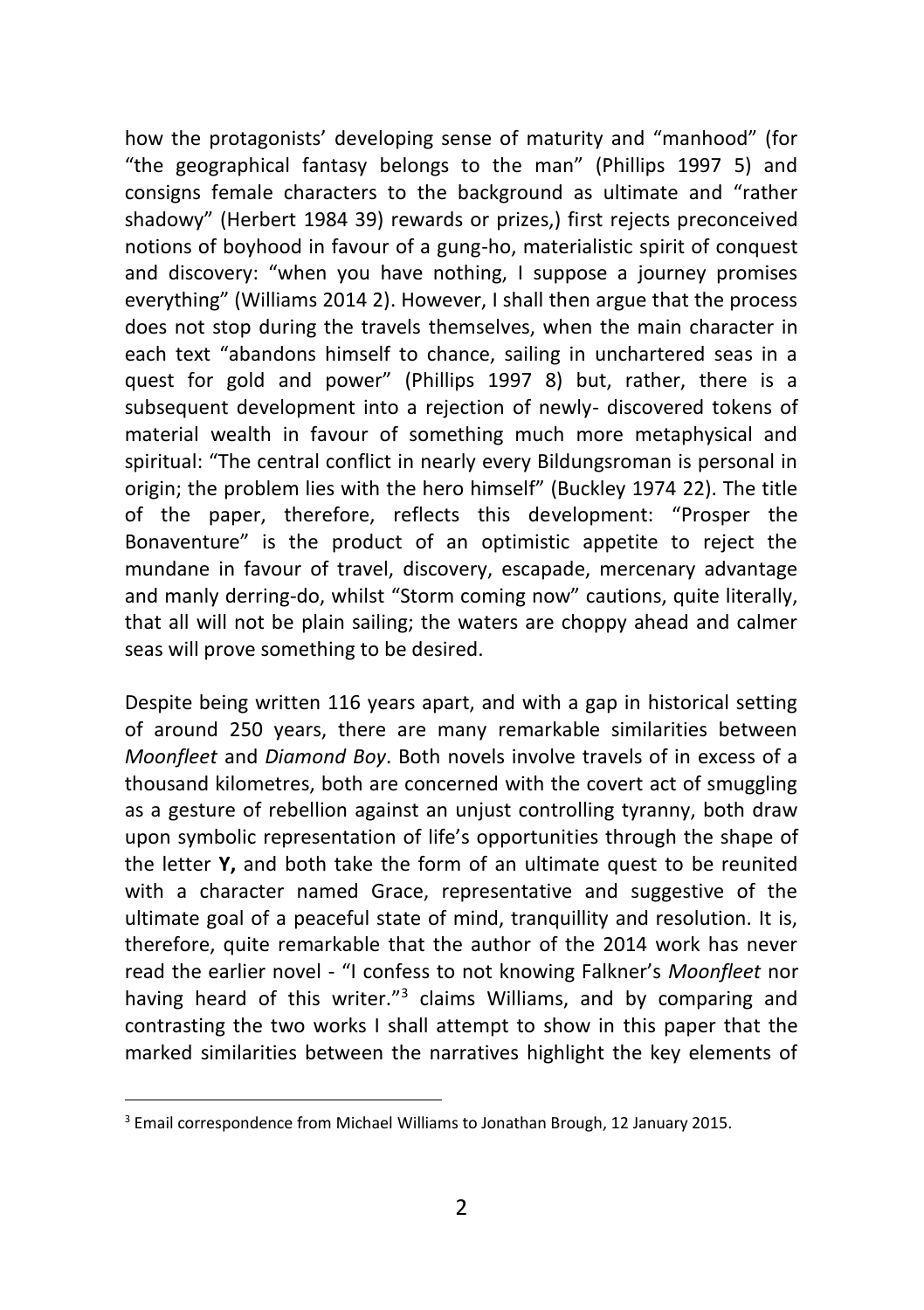the Bildungsroman ("childhood, the conflict of generations, provinciality, the larger society, self-education, alienation, ordeal by love, the search for a vocation and a working philosophy" Buckley 1974 18). I suggest, therefore, that the implied reader's distance from either plot, either historic or geographical, may be not as far as it first appears: much common ground exists.

An obvious parallel between the texts is a focus on diamonds and their power, the initial catalyst for the journeys in the narratives to be made. Portrayed as independent personalities in themselves which enter into conflict with the main characters' underdeveloped consciences- "the girazi finds you" (Williams 114) - the jewels in both novels are vocal and active, certainly equivocal and quite possibly malevolent, agents of greed and avarice: Trenchard hears his asking "Am I not queen of all diamonds in the world? Am I not your diamond? Save me from the hands of this scurvy robber" (188), as it leads him into making one of his greatest, and most illconsidered, actions within the text. Similarly, Patson frequently finds himself having to console "Stumpy" (the stump of his leg following standing on a land-mine, which unbeknownst to him contains his girazi jewels that are being ignored as he searches for his sister Grace): "Stumpy roared at me with angry spikes" (313); "He was red and angry, crying out for attention" (245). In considering the nature of the Bildungsroman, it is telling that the diamonds' influence is greatest on the characters when they are younger, less mature and more egocentric, driven by a thirst for physical, as opposed to emotional, wealth. This, in itself, is initially seen as synonymous with masculinity and Trenchard dismisses Grace's warning regarding Blackbeard's jewel as "a girlish fancy… I wanted so much to be rich, namely to marry her one day" (146): at this stage in his development, he views marriage as a prize that can be bought and sees himself, defined by his masculinity, as the party who should pay. However, the jewels eventually become forgotten and believed lost as characters mature and learn from the travels which they undertake. Furthermore, the diamonds' powers are finally thwarted either by a senior, well-educated member of the community such as Patson's South African hospital specialist, who removes the jewels from the wound - "Whatever you did, Doctor, Stumpy has gone all quiet" (358) - or, in the case of Trenchard, as a result of a newly-discovered desire to satisfy Grace's initial wish and do good for the community, thus defeating the curse supposedly imposed on the jewel by Blackbeard.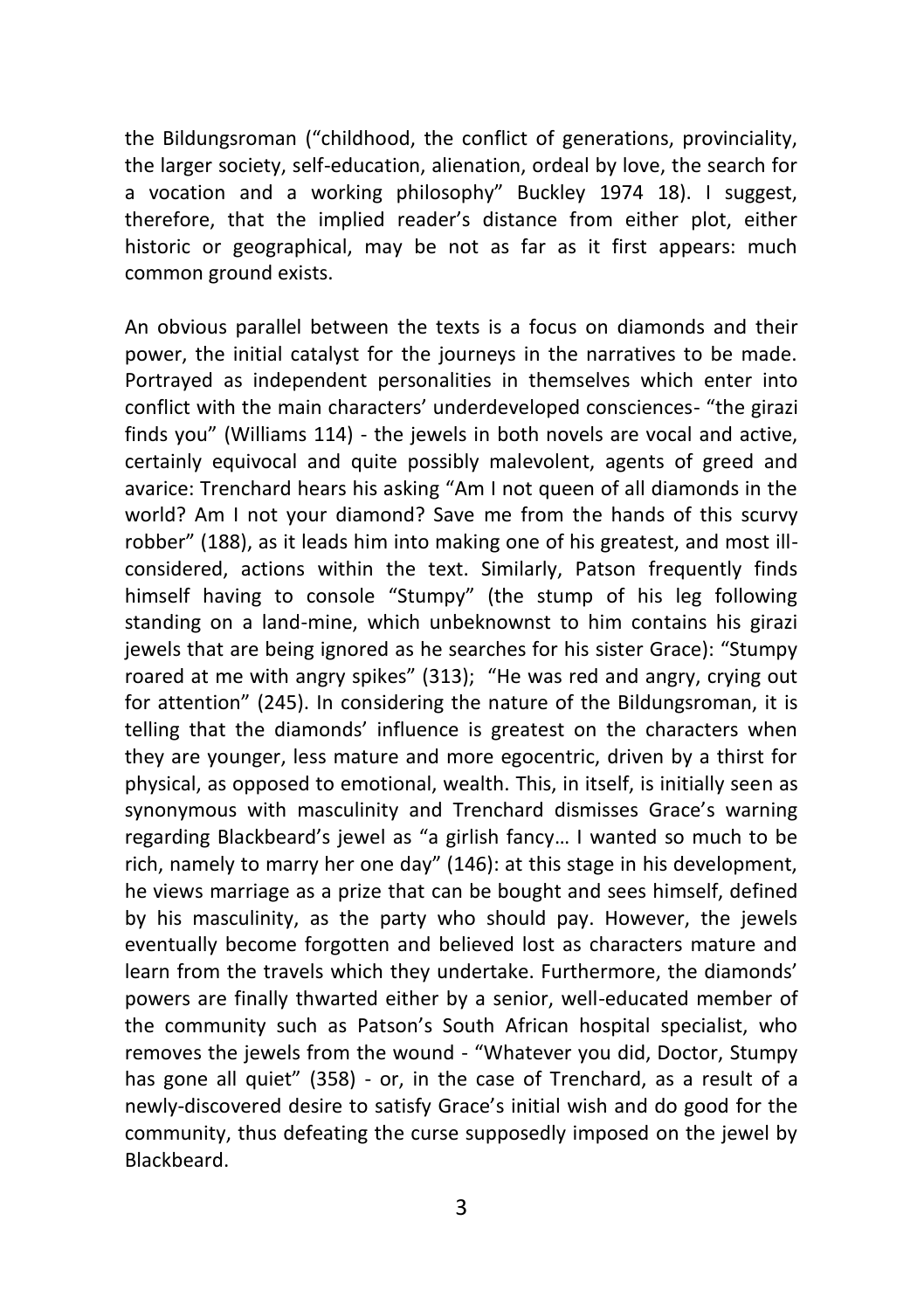The possibly supernatural role of the diamonds, therefore, brings questions of fate, predestination and the power of the metaphysical into question within the texts, either as a curse from wronged parties in the past or as a blessing from ancestors. Furthermore, this may suggest that the personal development of the characters is subject to external forces and they are thus denied important free will on their journeys of selfdiscovery. Whilst it is certainly a trait of the less mature protagonists to reject responsibility for personal action by attributing phenomena to forces outside their control, be these the results of a curse- "'twas evilly come by, and will bring evil with it" (Falkner 146) - or interference from ancestors, "thanks to my shavi for bringing me both the girazi and a way of getting it off the mine" (Williams 126), both novels retain some respect towards such forces which retain their mystery throughout but mature into a sense of spiritual awareness and belief. This is appropriate for narratives where a protagonist travels into new cultures and experiences phenomena not witnessed in his home setting: "the journey from home is also in some degree the flight from provinciality" (Buckley 1974 20). Indeed, it is in rejection of the materialistic in favour of the spiritual, and in the very act of taking some responsibility for action through appreciating "all you need is within you" (Williams 360, referring both to Patson's ancestry and his jewels concealed in his wound) that the gradually developing subjects of the novels cast materialistic cares aside by preferring more valuable and philosophical achievements gained from travels. This leads to a more mature understanding of wealth beyond the material in terms of a welldeveloped character with an inner "vocation and working philosophy" (Buckley 1974 18), and the fully or partly cyclic nature of the journeys in question involves a desire to regain provinciality and return home (or, in the case of Patson, to arrive somewhere similar to the home that was forever lost,) as a complement to the initial provocation to venture forth. It is significant, therefore, to notice talismans in each text which are carried as tokens or emotional bonds but that also have significant functions in plot development: for Trenchard, it is a copy of the Book of Common Prayer, whereas Patson and his sister have two: a "white tie patterned with squiggly black lines" (20) to remind them of the faithfulness of those who help them on Earth, and a firm belief in the power of the spirits of deceased parents and more distant ancestors. In his childhood, Patson proclaims "I'm sort of a prince but it doesn't mean anything to anybody" (78) and it is only after the ordeals of his travels that he accepts his regal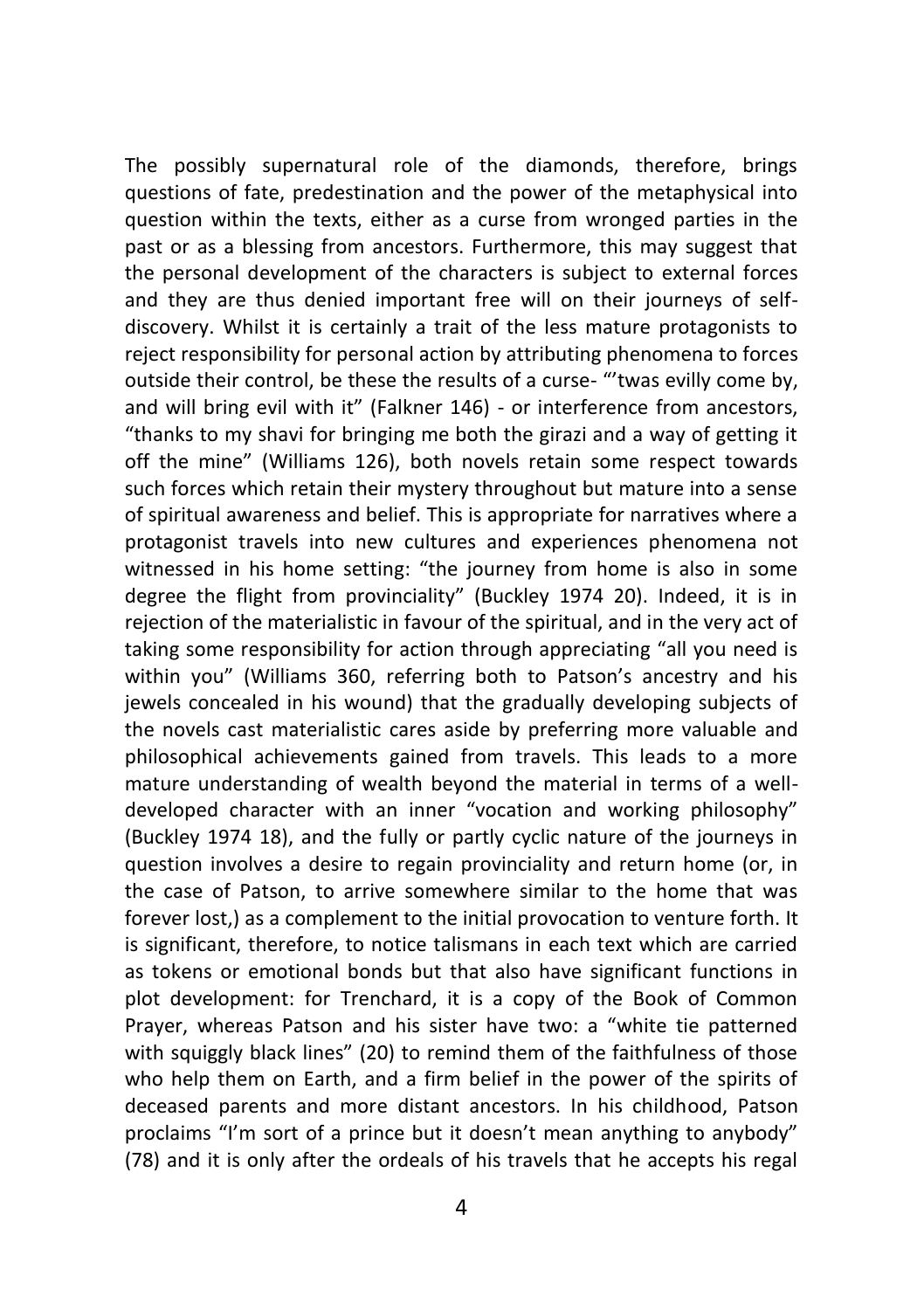qualities even though they have been evident to others for some time: in Williams's companion novel, Now is the Time for Running, we learn from an observer that "there is a fire in his eyes" (Williams 2012 65). It is telling, therefore, that the final scene of *Diamond Boy* is a message which literally comes from beyond the grave, reminds Patson to "believe", and calls him "Half-Prince" (373).

Furthermore, in both books it is a character named Grace who acts as the ultimate reward for the emergent hero: for Trenchard she is his future wife whom he has long admired from afar and who resides in the village at the start and end of his travels; for Patson she is his younger sister who has been kidnapped and taken to South Africa. The name Grace personifies a set of qualities and is suggestive of an ultimate good, indeed divine and Virginal (Hail Mary, full of grace,) virtue - perhaps the pinnacle of spiritual awareness- which contrasts with the malevolence implied by the cursed diamonds. Little explicit reference to the Christian faith appears within Diamond Boy, although Innocent, a minor character whose name implies both purity and a certain naïve ability to see through to the hub of a matter, reminds us "The Ephesians said that you are saved by grace through faith" (293). Furthermore, we learn from the companion novel that Innocent carries a Bible with him, inscribed by his deceased father as "always your salvation" (Williams 2012 211), thus forming an intriguing parallel talisman to Trenchard's Common Prayer. Furthermore, Trenchard foreshadows the development he will undergo throughout the novel when he comments "all the time my aunt read of spiritualities and saving grace, I had my mind on diamonds and all kinds of mammon" (27, my italics). The necessary maturity for attaining both grace and Grace, however, is only achieved at the conclusion to each Bildungsroman, when the journeying is complete, travels are over and appropriate perspective is gained on worldly goods.

The opening line of *Diamond Boy,* "How did you get here, Patson?" (unpaginated), foreshadows the concluding scenes of the novel when the question is again asked, this time after a reminder that "the story you tell makes you who you are" (347). "Adventures map masculinity in relation to geography" (Phillips 1997 45) and the protagonist in both novels undergoes significant travels, both geographical and philosophical, in order to succeed in his quest (first for diamonds, but then for Grace,) and make the most of all the situations which he encounters. Such sentiment is also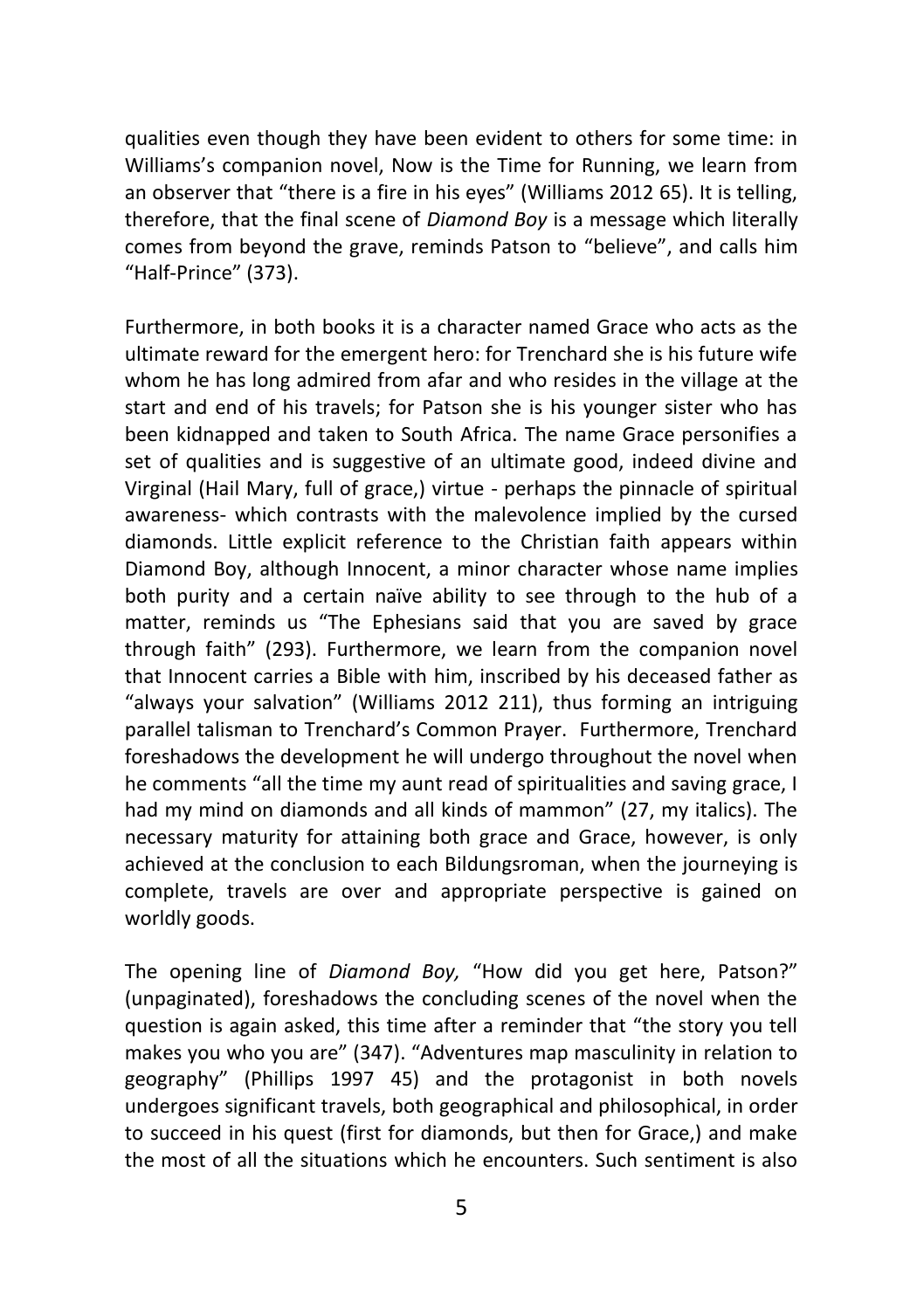evident in *Moonfleet*, in the legend around Elzevir's backgammon board: "Life is like a game of hazard; the skilful player will make something of the worst of throws" (218). The journeys undertaken in the texts, in which Patson and Trenchard act as "the picaresque hero who in his travels meets all sorts and conditions of men" (Buckley 1974 13, with apposite reference to the Book of Common Prayer,) involve considerable geographical exploration. In the first part of Diamond Boy (tellingly subtitled "Journey",) Patson endures a six hour walk after a fourteen hour drive; in total, he reflects from Table Mountain at the end of the novel, his travels take him over 1500 kilometres. Trenchard journeys for a broadly similar distance; his itinerary involves Dorset, the Isle of Wight and two areas of the Netherlands before a return to his starting-point; his physical travels are cyclic but his progression in mentality, maturity and the respect of the wider community is not- "the boy hero becomes himself the richest and most respectable member of the village and enforcer of the bourgeois code" (Baldanza 1974 322). Patson, by contrast, has a circular journey in terms of the role he plays within society- he begins the novel as a schoolboy in Bulawayo, but is then denied an education as it is deemed inappropriate for his development into the world of the mine, being told "Your initiation into manhood begins on the diamond fields. There you will learn what it is to become a man" (54), but eventually he regains a place in school at the dénouement of the text. Whilst changes in Patson's personality are not in question- "The Patson who had begun his journey in Bulawayo was nothing like the Patson standing on this mountain above Cape Town" (367) - he does not encounter the final success enjoyed by Trenchard. The respect Williams shows for the complexity of twenty-first century Zimbabwe prevents such an unequivocally happy conclusion, for whilst Patson is back in school he may not be thriving there: his sister "loves being in class again" (372), but Patson's diary merely confirms he "was accepted… [and has] a whole term under [his] belt" (372). Patson regretfully realises that a Tolkienesque journey "there and back again" is not for him: "There's no point in going back now. I feel I have lost my country" (372). Forces beyond him, the representatives of Mugabe and his policies, ensure at least one element of Patson's alienation cannot be overcome.

Neither book is a travelogue, and the pace of each narrative is not commensurate with the distance explored by the characters. Indeed, "a whirligig of time" (Falkner 219, referencing V.i.376-377 of Shakespeare's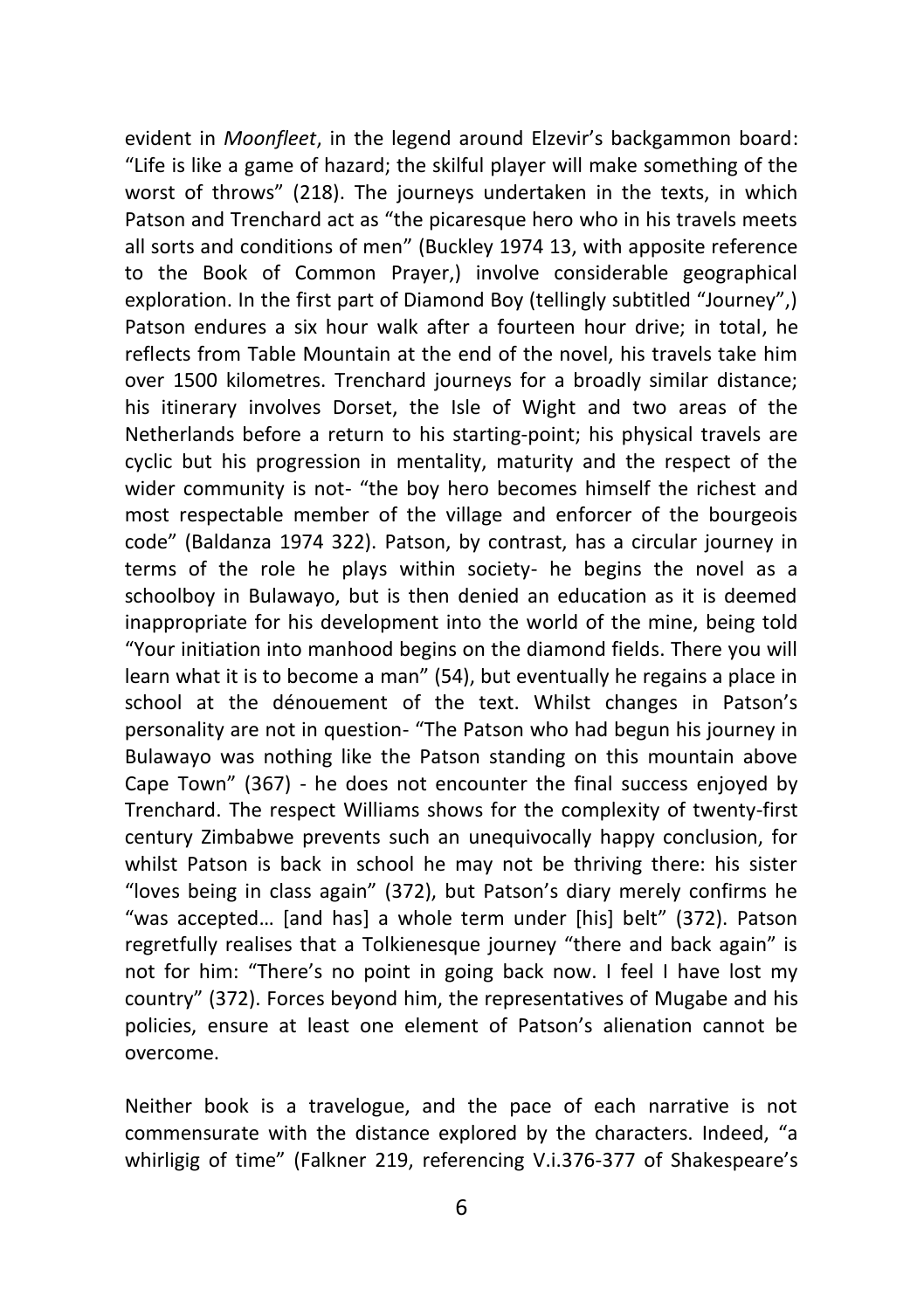*Twelfth Night* and thus perhaps implying an appetite for the "manly" characteristic of revenge) is at work throughout both texts and the longest journeys often take place within the fewest words. For example, Trenchard travels from the Isle of Wight to the Netherlands in the space of one sentence - "I shall not say anything about our voyage, nor how we came safe to Scheveningen, because it has little to do with this story" (171) yet takes in excess of six pages to travel just over eighty feet down the well of Carisbrooke Castle. Similarly, Patson Mayo travels the 360 kilometres from Musina to Johannesburg in under three hours (and one page of text) but struggles over five pages to walk from his bed to a lavatory- a mission which is eventually unsuccessful- and takes six pages to climb Gwejana Rock to find the grave of his friend at the summit. What is powering the "whirligig" here, of course, is not the distance of the physical journey but the intensity of the personal one instead. Key developments in each novel often take place within a small, isolated area but they have enormous significance in the personal growth of the characters concerned: these are the moments of little bodily movement but much mental maturation: "I took my first giant step away from childhood" (158), says Patson when, over an evening meal, he realises that his life must change forever.

It is during the smallest journeys, the moments of greatest character development, when the central protagonists in each work experience profound alienation and become reliant upon themselves for survival - Trenchard's journey down Carisbrooke well takes place in a bucket where "all was black as night" (157); Patson finds himself deserted, albeit for his own good, when he faces the challenges of relieving himself or discovering the truth about his friend at the pinnacle of the rock. However, for the majority of their travels through the texts, Trenchard and Patson are accompanied by a companion. Partly this is a symbol of the masculinity to which they aspire in their journey through the narrative, partly it is as a guide, albeit one who reminds the younger protagonists of the conflicts they have endured with an older generation, and it is partly a reflection of themselves. In common with many Bildungsromane, the boys are fatherless, Trenchard from the beginning of the novel and Patson from his father's death comparatively early in the text. However, the travels which they undertake not only help them to discover a substitute parent - Elzevir for Trenchard, Boubacar for Patson - but also to learn a way of making their own way in the world, modelled on their older, wiser and more manly companion, which has visible practical use to them. Patson's family's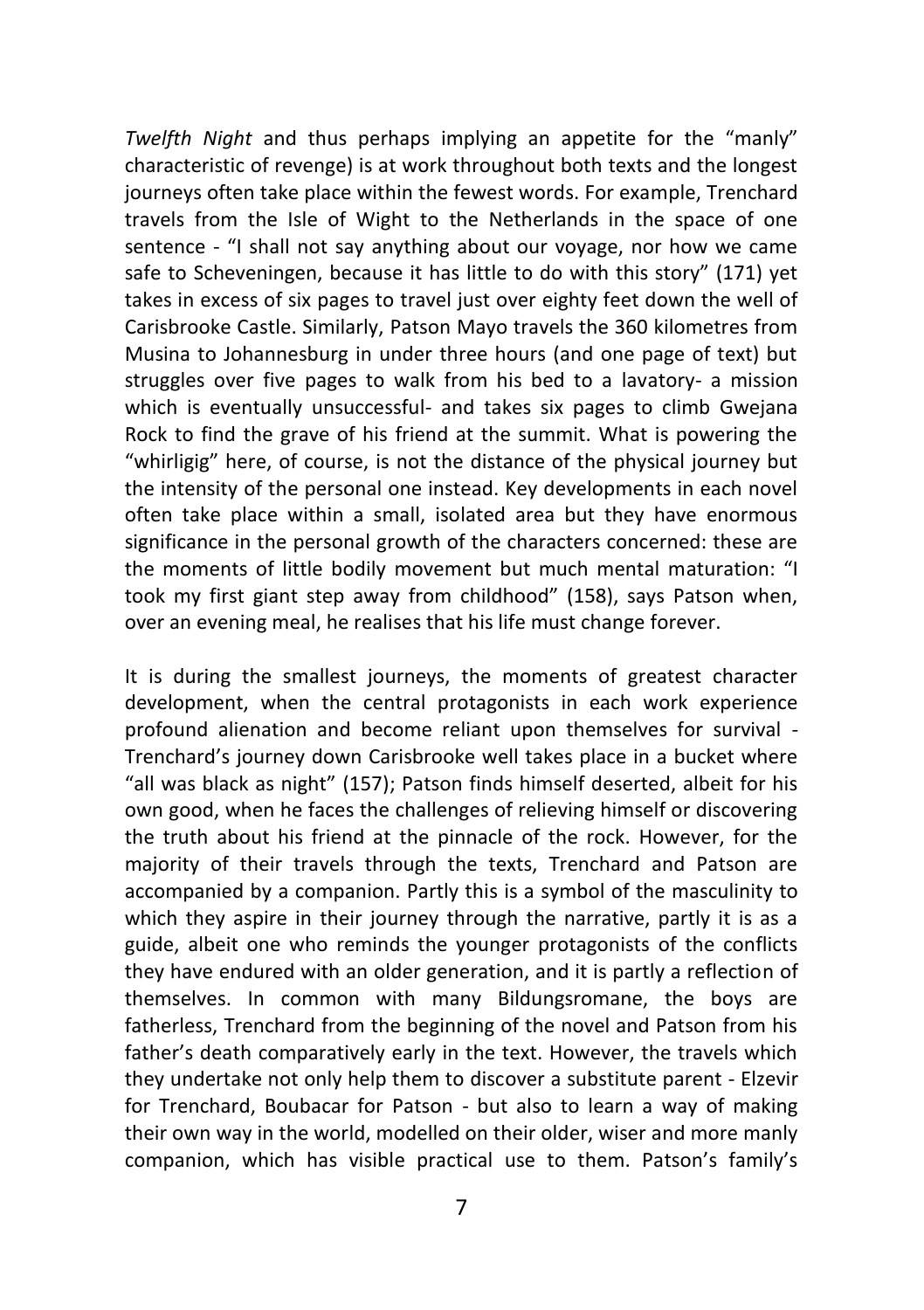relocation from Bulawayo, driven by his stepmother but supported by his father in accepting a teaching post in the middle of a diamond field, causes his previous family unit to disintegrate and he consequently needs to reject the values propounded by his birth parents (albeit, he hopes, temporarily) and find a new means of survival within an alternative world: despite an obvious and enduring respect for his forefathers, Patson claims it is Boubacar who "taught me what it means to be a man" (314). Similarly, Trenchard's parents die several years before the plot of *Moonfleet* begins, and he is brought up by his Aunt Jane, "too strict and precise ever to make me love her" (1): she alienates him and he only finds acceptance through Elzevir.

The travels within the texts, therefore, often happen with the character of the young person aided and guided (although not necessarily mentored; when moments of great philosophical growth occur, they tend to be necessarily suddenly deserted) by an older father figure. These strong, powerful individuals at first appear to be models of stereotypical, withdrawn masculinity: when we first see Elzevir he is "grim and silent" (7): when we first meet Boubacar, he is described as "a bit scary… tall, with broad shoulders and muscular arms… the ugliest man [Patson] had ever seen" (20). However, they are on voyages of discovery and development themselves - Elzevir, we quickly learn, is coping with the bereavement of his son, who is exactly the same age as Trenchard and of similar appearance, and Boubacar is wrestling with the guilt he feels through being made a child soldier in the Democratic Republic of Congo, a forced maturation into a premature masculinity: "They came to my village when I was fourteen and made me into a soldier… They made me a leader and gave me my own boys so that I could turn them into soldiers as good as me" (322). A warmer side to each of the adults is then exposed, exemplified by the physical actions which they take in carrying the younger men when they become unable to walk because of injury, and resulting in a mutual acceptance of a redefined father and son relationship: "I should be to him a son in David's place" (58) claims Trenchard; "Thou art my diamond" (156) assures Elzevir, "I shall be your papa, but only for the crossing" (288) asserts Boubacar as Patson faces the prospect of crossing a crocodile-infested river with only one leg and a pair of bound crutches, although in the companion novel Innocent has no doubt of their relationship: "'I will carry him,' said Patson's father" (Williams 2012 97). Indeed, both companions blend a strong physical presence with a powerful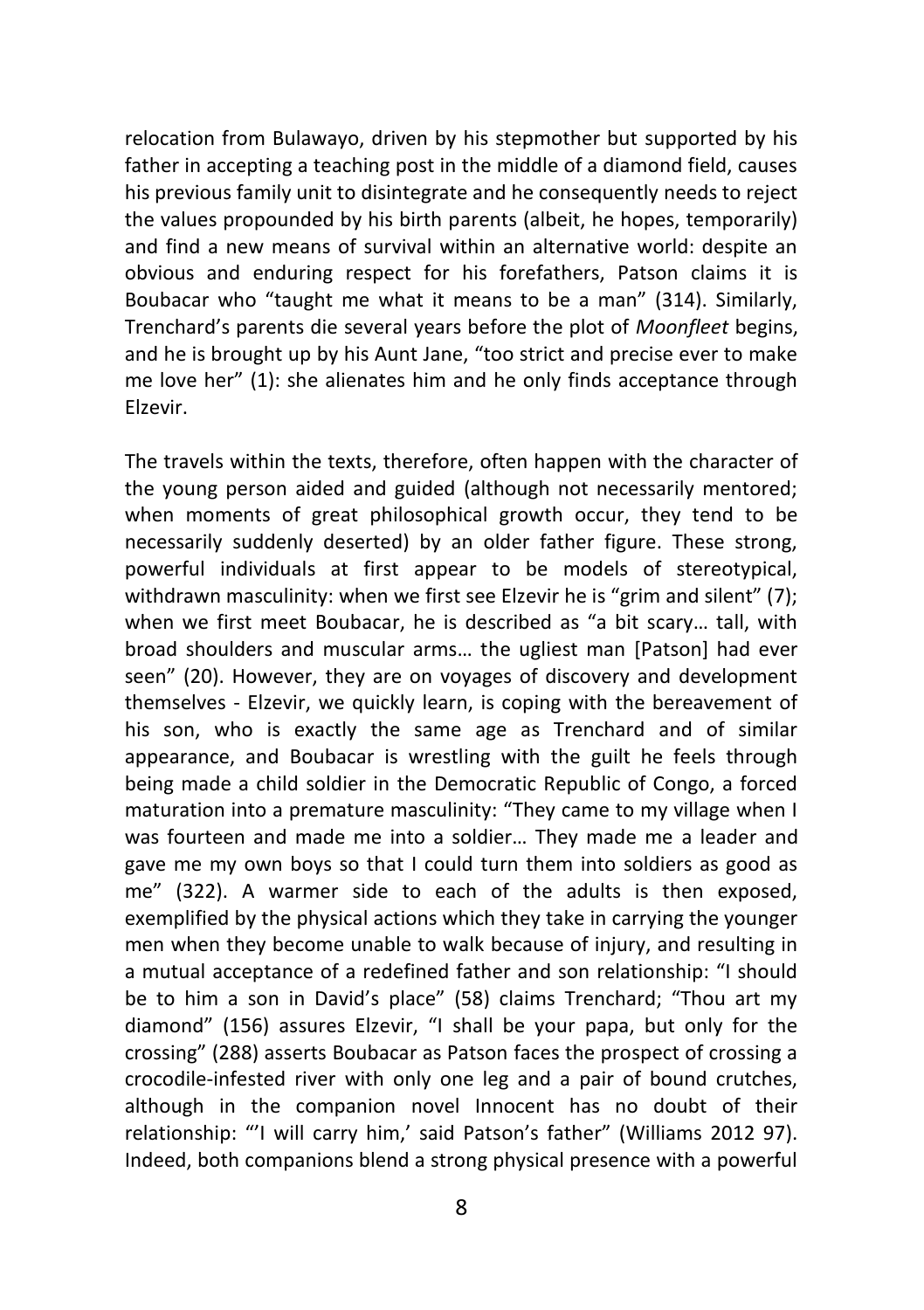sense of the spiritual. In the case of Elzevir, this is made quite explicit- not only is his strength of character sufficient to appreciate the dangers of pursuing the diamond at all costs - "let the jewel be, John; shall we not let the jewel be?" (181), but his musculature enables him to save Trenchard from the storm, even at the cost of his own survival: "Elzevir has something of God the father - and God the son - about him. Elzevir, Christlike, bears John up the zig-zag; he is his companion in slavery, he gives his life for him" (McEvoy 2004 56). Boubacar has similar physical strength, again shown in tempestuous water as he carries Patson across the Limpopo River. However, his emotional might is demonstrated differently and reflects the contrasting challenges which face the youth of the eighteenth and twenty-first centuries: instead of encouraging his ward to resist diamonds as Elzevir does (which, indeed, Boubacar sees as essential passports to facilitate the journey between Zimbabwe and South Africa,) the learning which Boubacar passes on concerns marijuana - "Boubacar refused, saying he didn't smoke roasted cow dung" (155)- and survival: "You want to be a Stumpy all your life?... You are a man now, but if you are going to make the rest of this journey with me, you'd better start believing it" (280).

Both texts are, therefore, effective Bildungsromane, chronicling the journeys of their central protagonists into manhood through a range of travels. The significance of a **Y** is a final comparison to be made, as it is used in both novels as a symbol of opportunity and choice. In *Moonfleet*, the **Y** is a cross-pall on the heraldic shield of the Mohune family, extended by Parson Glennie in a sermon based on Matthew VII: 13-14 into choices of broad or narrow ways in life: "everyone must choose for himself whether he will follow the broad and sloping path on the left or the steep and narrow path on the right" (17) - rather an excellent précis of a Bildungsroman in itself! Furthermore, the same **Y** symbol is a "mark of Cain" (169), the brand used on Block and Trenchard when they are sentenced to slavery, although tellingly it is removed from the former during his self- sacrifice in the storm. In *Diamond Boy*, a similar meaning is placed on the **Y** although it emphasises potential rather than selection, reflecting the explicitly spiritual element within the narrative. Patson dreams of his mother carving a stick in the **Y** shape. It is planted and grows, becoming a tree, house and skyscraper, thus representing the potential everything he can achieve- " 'This is all for you,' she said" (216).